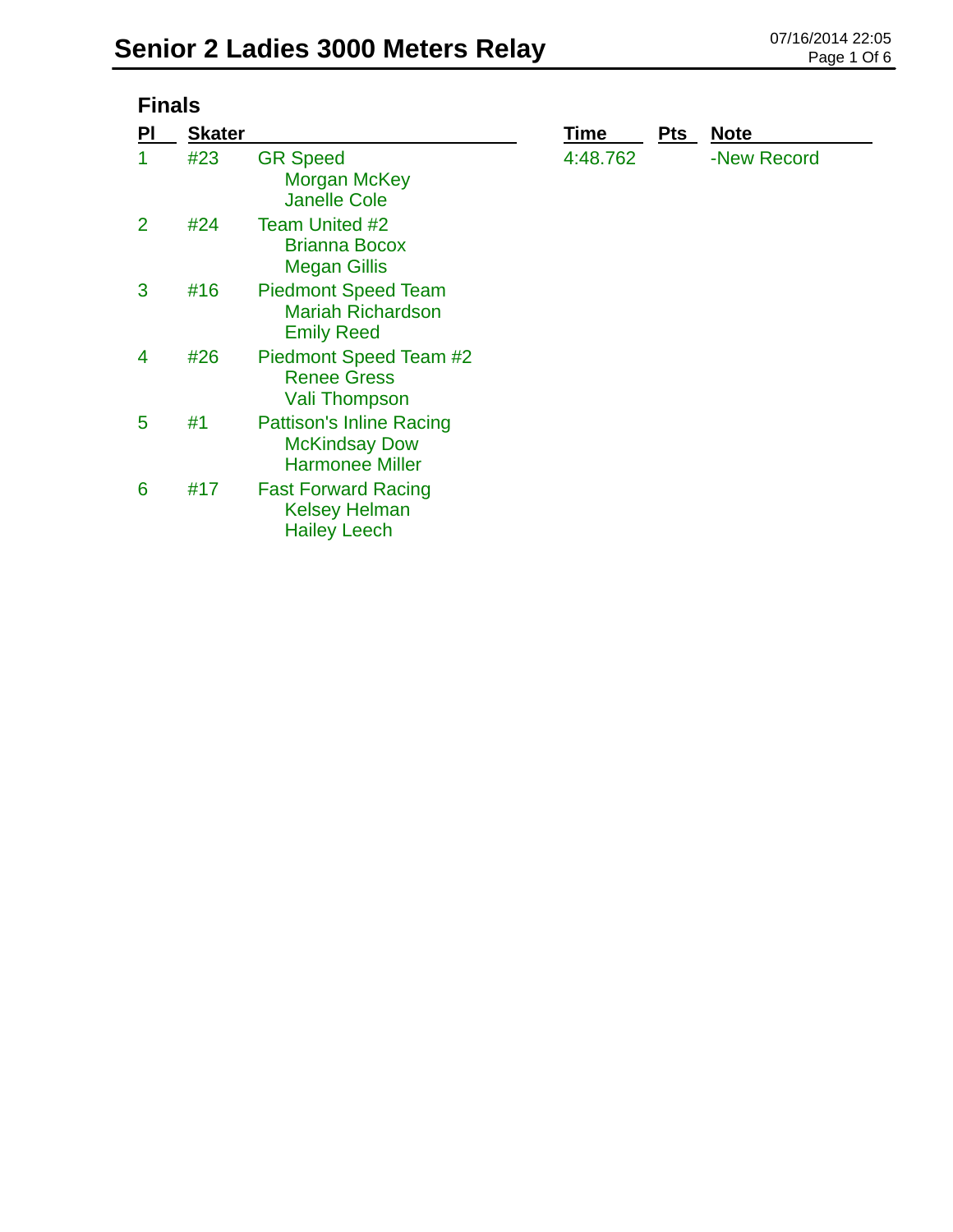## **Senior 2 Ladies 3000 Meters Relay** 07/16/2014 22:05

| Heat #1        |               |                                                                                   |             |            |                  |  |
|----------------|---------------|-----------------------------------------------------------------------------------|-------------|------------|------------------|--|
| PI             | <b>Skater</b> |                                                                                   | <b>Time</b> | <b>Pts</b> | <u>Note</u>      |  |
| 1              | #2            | <b>Emerald Coast #2</b><br><b>Cori Snow</b><br><b>Brittany Engle</b>              |             |            | C <sub>2</sub>   |  |
| $\overline{2}$ | #1            | <b>Pattison's Inline Racing</b><br><b>McKindsay Dow</b><br><b>Harmonee Miller</b> |             |            | A <sub>1</sub>   |  |
| 3              | #6            | No Limit Racing<br><b>Kylee Irick</b><br><b>Kariann Saltsman</b>                  |             |            | G <sub>1</sub>   |  |
| 4              | #4            | <b>DFW Speed</b><br><b>Margo Stewart</b><br><b>Rose Cowling</b>                   |             |            | D <sub>1</sub>   |  |
| 5              | #3            | Frenchtown Speed Team #3<br><b>Elizabeth Drenkhahn</b><br><b>Hailey Johnson</b>   |             |            | <b>B3</b>        |  |
| <b>DNF #5</b>  |               | GR Speed #2<br>Morgan Laufer<br>Mary Hirt                                         |             |            | F <sub>2</sub>   |  |
| DQ             | #7            | <b>Rolling Warriors #3</b><br><b>Catherine Elliott</b><br><b>Stephanie Peck</b>   |             |            | <b>Distanced</b> |  |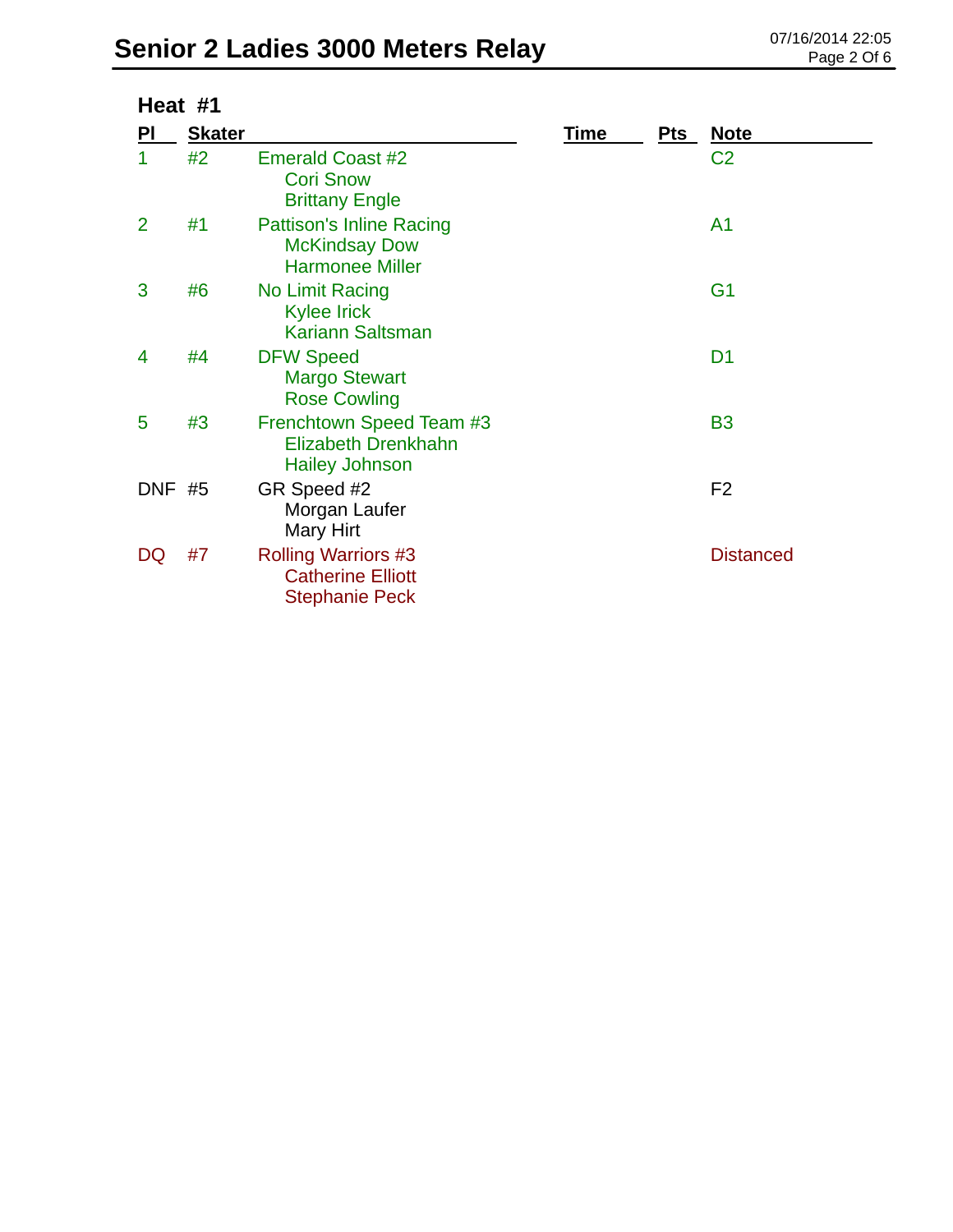|    | Heat #2       |                                                                              |             |            |                |
|----|---------------|------------------------------------------------------------------------------|-------------|------------|----------------|
| PI | <b>Skater</b> |                                                                              | <b>Time</b> | <b>Pts</b> | <b>Note</b>    |
| 1  | #10           | <b>Fast Forward Racing</b><br><b>McKenzie Brown</b><br><b>Kirstan Helman</b> | 5:17.171    |            | <b>B1</b>      |
| 2  | #17           | <b>Fast Forward Racing</b><br><b>Kelsey Helman</b><br><b>Hailey Leech</b>    |             |            | B <sub>0</sub> |
| 3  | #16           | <b>Piedmont Speed Team</b><br><b>Mariah Richardson</b><br><b>Emily Reed</b>  |             |            | H1             |
| 4  | #14           | <b>Synergy Inline</b><br><b>Chelsi LeGault</b><br><b>Addison Sneard</b>      |             |            | E <sub>1</sub> |
| 5  | #13           | Ohana Racing #4<br><b>Adriana Traube</b><br><b>Brittany Mood</b>             |             |            | <b>B4</b>      |
| DQ | #12           | Stardust #3<br><b>Sydney Franklin</b><br><b>Krista Brown</b>                 |             |            | No Relay       |
|    | #15           | Great Skate Wolverines #3                                                    |             |            | <u>Е3</u>      |
|    |               | Samantha Brown<br><b>Athena Collins</b>                                      |             |            |                |
|    |               | Pattison's Team Extreme #2<br><b>Bethany Sweers</b><br>ani Nacol             |             |            | <del>A2</del>  |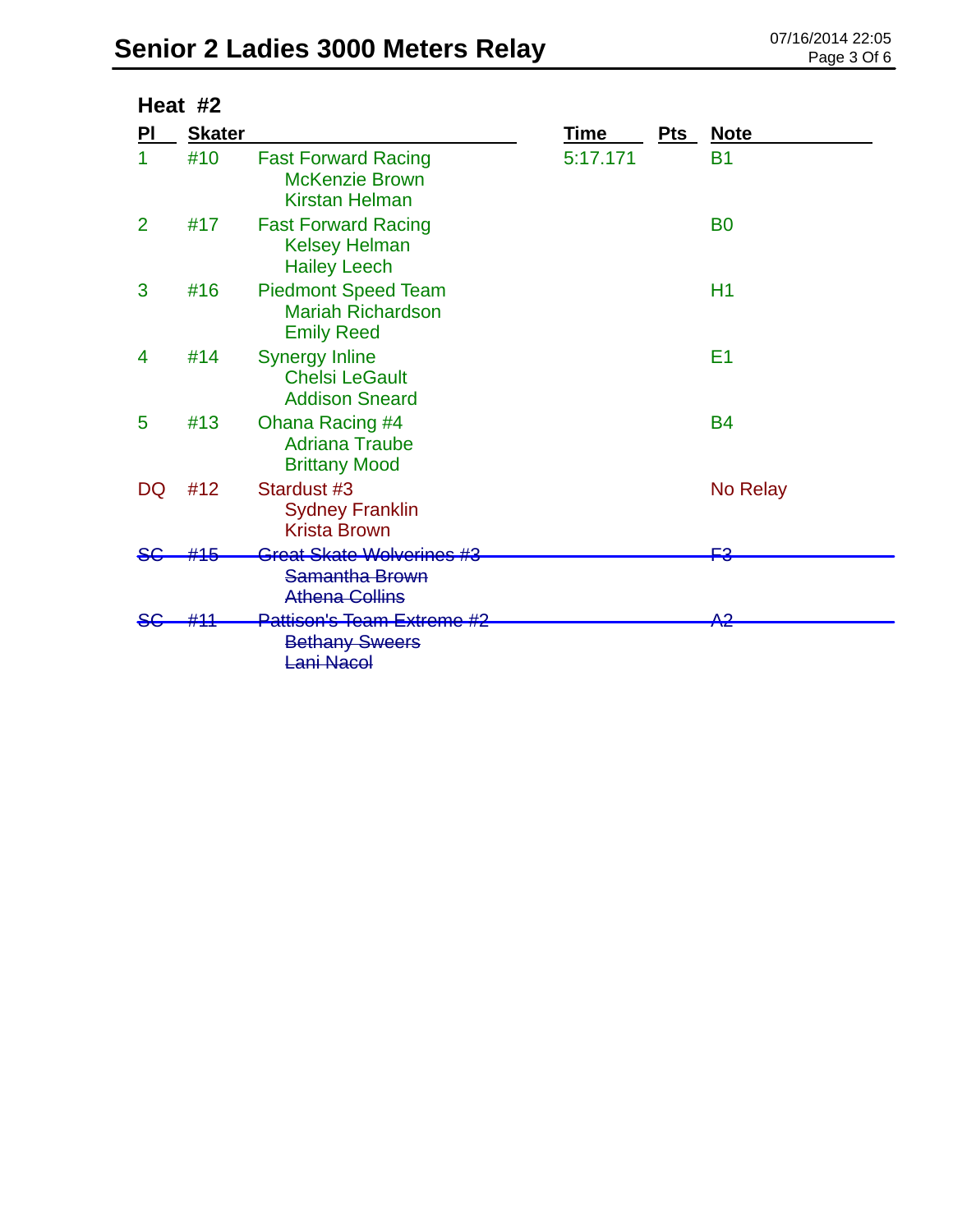| Heat #3        |               |                                                                             |          |     |                  |
|----------------|---------------|-----------------------------------------------------------------------------|----------|-----|------------------|
| <b>PI</b>      | <b>Skater</b> |                                                                             | Time     | Pts | <b>Note</b>      |
| 1              | #23           | <b>GR Speed</b><br>Morgan McKey<br><b>Janelle Cole</b>                      | 5:05.831 |     | F1               |
| $\overline{2}$ | #24           | <b>Team United #2</b><br><b>Brianna Bocox</b><br><b>Megan Gillis</b>        |          |     | E <sub>2</sub>   |
| 3              | #21           | Valley Speed Team #2<br><b>Chrysta Rands</b><br><b>Nicole Bischoff</b>      |          |     | <b>B2</b>        |
| 4              | #26           | Piedmont Speed Team #2<br><b>Renee Gress</b><br><b>Vali Thompson</b>        |          |     | H <sub>2</sub>   |
| 5              | #22           | <b>Everett Express #3</b><br>Amanda P Redford<br><b>Tiffany L Hardebeck</b> |          |     | A <sub>3</sub>   |
| DQ             | #25           | Team Illini #4<br>Alexandria Rys<br><b>Cassandra Trulock</b>                |          |     | <b>Distanced</b> |
|                | #20           | <b>Team Florida</b><br><b>Franchesca Bell</b><br>Coral Bryan                |          |     | C <sub>1</sub>   |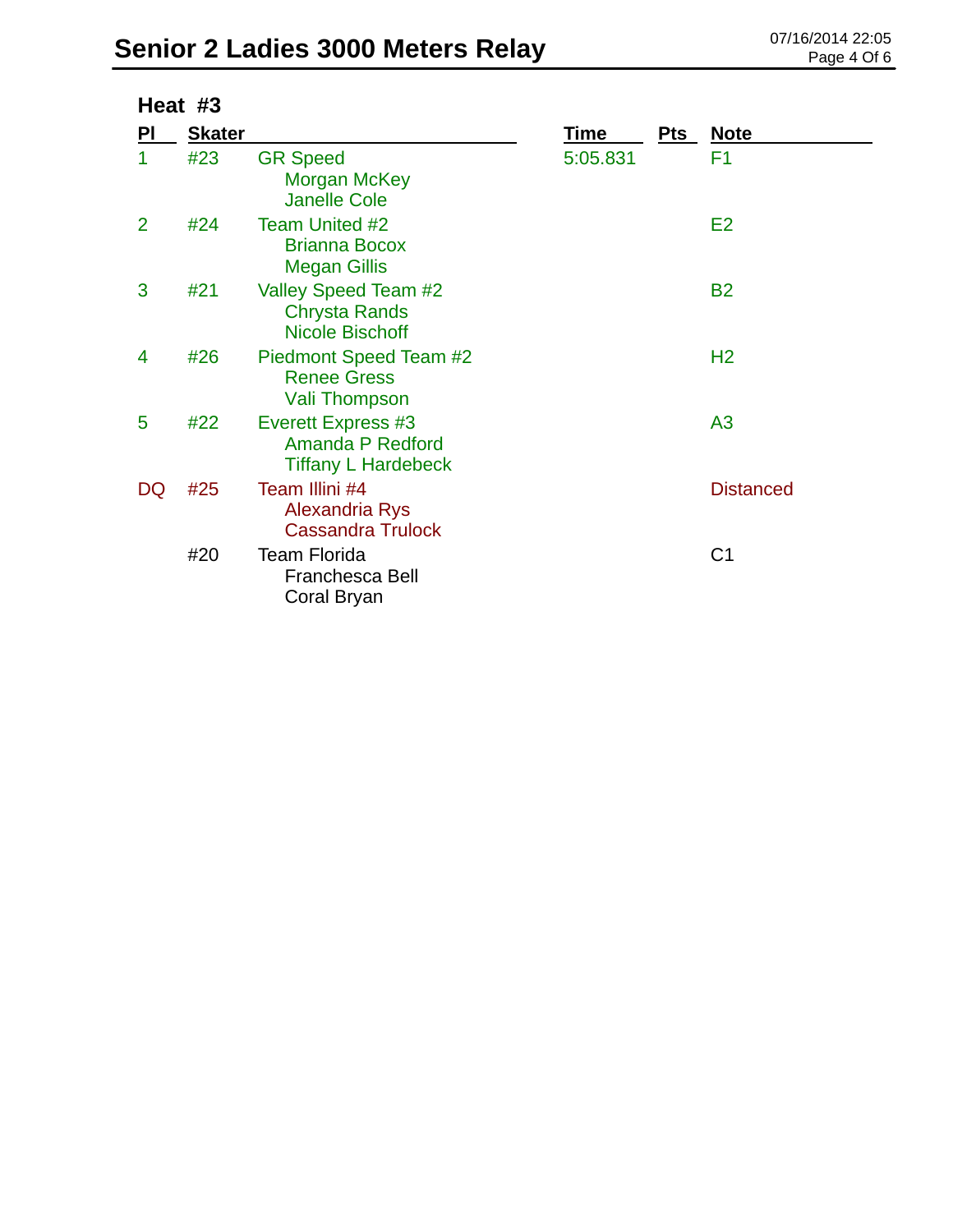| Semifinals #1  |               |                                                                                   |             |            |             |
|----------------|---------------|-----------------------------------------------------------------------------------|-------------|------------|-------------|
| PI             | <b>Skater</b> |                                                                                   | <u>Time</u> | <b>Pts</b> | <b>Note</b> |
| 1              | #17           | <b>Fast Forward Racing</b><br><b>Kelsey Helman</b><br><b>Hailey Leech</b>         | 5:07.465    |            |             |
| $\overline{2}$ | #1            | <b>Pattison's Inline Racing</b><br><b>McKindsay Dow</b><br><b>Harmonee Miller</b> |             |            |             |
| 3              | #16           | <b>Piedmont Speed Team</b><br><b>Mariah Richardson</b><br><b>Emily Reed</b>       |             |            |             |
| 4              | #2            | <b>Emerald Coast #2</b><br><b>Cori Snow</b><br><b>Brittany Engle</b>              |             |            |             |
| 5              | #4            | <b>DFW Speed</b><br><b>Margo Stewart</b><br><b>Rose Cowling</b>                   |             |            |             |
| 6              | #6            | No Limit Racing<br><b>Kylee Irick</b><br><b>Kariann Saltsman</b>                  |             |            |             |